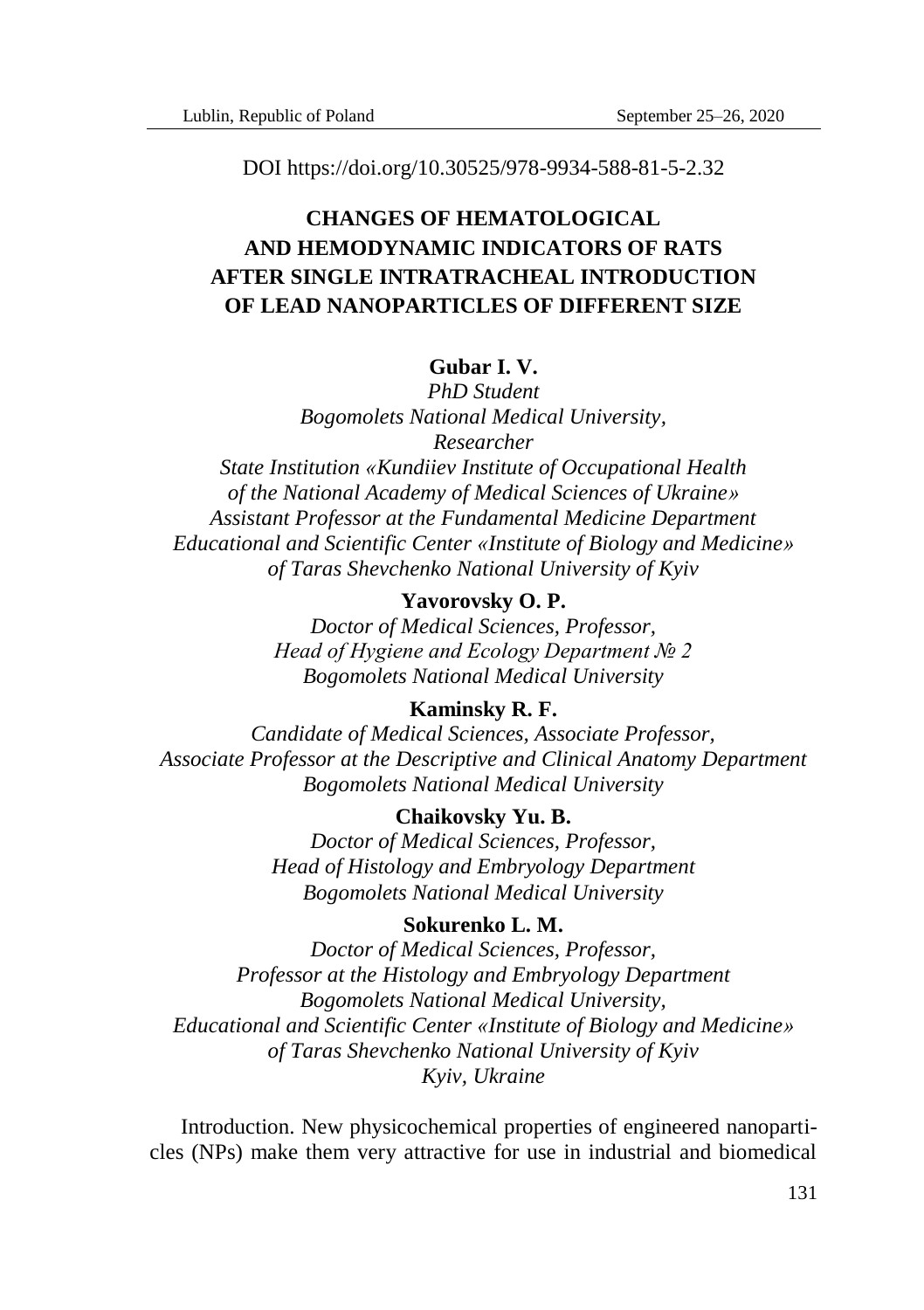purposes. The manufacture and use of nanotechnology products has reached industrial scale and continues to grow worldwide, raising concerns about the potential adverse health effects for both nanoindustry workers and nanoproduct consumers [1; 2].

Nanoparticles entering the air of the working area can contribute to the cardiopulmonary effects observed in workers [3] and were associated with the occupational exposure to the studied NPs.

The morbidity rate of workers can be determined both by the toxicity of the studied substances and the ability of their ultrafine particles to deeply penetrate into body tissues. It has been experimentally established [4] that the cardiotoxic effect of NPs depends on both the toxicity of the compounds and the size of their nanoparticles. Thus, the commercial benefits of nanomaterials should not outweigh the potential adverse effects on human health and the environment associated with the effects of exposure to them in the occupational and consumer environment [5].

To date, the mechanisms underlying nanotoxicity, in particular those of the lead NPs as one of the most common and highly toxic metals, have not been fully studied. This necessitates comprehensive toxicological studies of nanosized compounds.

The aim of the work was to study hematological parameters of peripheral blood and hemodynamics of rats under the action of lead sulfide NPs of different sizes in comparison with the ionic form (lead nitrate) on an experimental model of single intratracheal intoxication.

Materials and methods. Lead compounds in nanoform were used: lead sulfide NPs (PbS NPs) with an average size of 26-34 nm and 50-80 nm and in ionic form: lead nitrate (Pb  $(NO_3)$ ), which is well soluble in water. Lead sulfide NPs were obtained by chemical synthesis using stabilizer of sodium polyphosphate  $(NaPO<sub>3</sub>)<sub>n</sub>$ .

The study was conducted on adult male rats weighing 250-280 g. The animals were kept in vivarium conditions on a standardized diet with free access to drinking tap water. Rats were divided into 3 experimental groups and control: experimental group I was administered PbS NPs of 26-34 nm in size, group 2 – PbS NPs with a size of 50-80 nm, group  $3 - Pb(NQ_3)_{2}$ ; the control group of animals was injected with normal saline. The test substances were administered intratracheally once at a dose of lead  $5\times10^{-3}$ Mol/l. Toxic effects were assessed 12 days after exposure.

At the end of the experimental period rheographic parameters were recorded on the hardware-software complex DX-NT Regina-2002 using the method of bipolar rheovasography under light ether anesthesia. The following hemodynamic coefficients were recorded: maximum rate of accelerated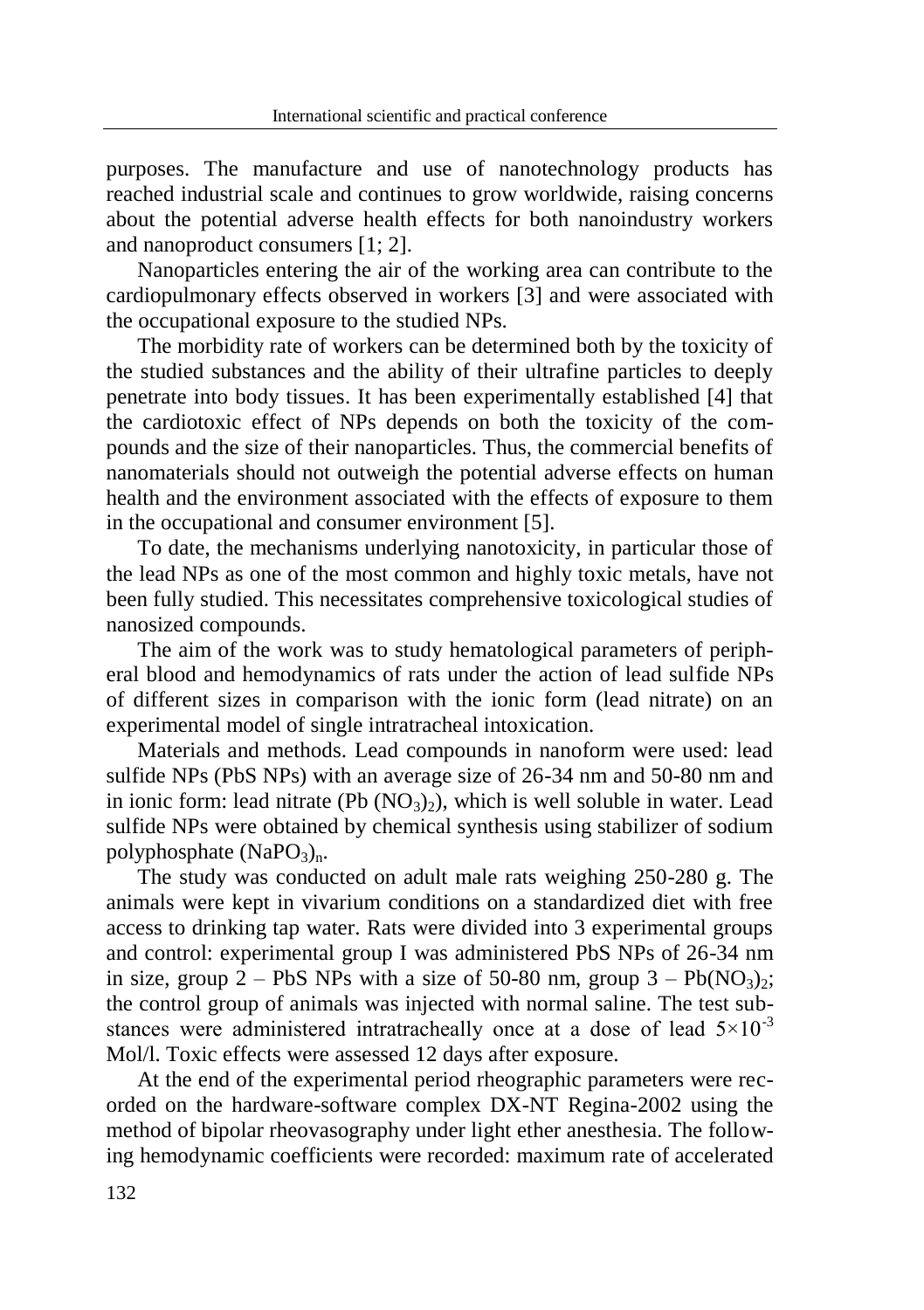filling (MRAF), mean rate of slow filling (MRSF), dichroic index (DI) and diastolic index (DSI).

To study hematological parameters, blood was drawn after decapitation. The clinical blood count with differential was carried out on the hematologic analyzer ABX MICROS 60 according to the manufacturer's instructions.

All manipulations with animals were performed in accordance with the provisions of the «European Convention for the Protection of Vertebrate Animals, Used for Experimental and Other Scientific Purposes» (Strasbourg, 1985) and approved by the Bioethics Committee of the NAS of Ukraine. The experiment plan was approved by the Bioethics Commission of State Institution «Kundiiev Institute of Occupational Health of the National Academy of Medical Sciences of Ukraine» (Minutes № 5, session of bioethics commission from 23.11.2017).

Data are presented as medians with smaller and larger quartiles (M[Q1- Q3]), since normality was not proven. The difference was considered statistically significant at  $P < 0.05$ .

Research results. A single intratracheal administration of colloidal solutions with lead particle sizes of both micro and nanoscale to experimental rats resulted in changes in hematological parameters. There was a decrease in hemoglobin concentration in the peripheral blood of experimental animals.under the action of low-size lead NPs This may indicate a violation of the processes of heme synthesis, though this change was not statistically significant. Statistically significant decrease in the erythrocytes count in the peripheral blood of rats was registered in this experimental group. This indicates the suppression of erythropoiesis under the action of PbS NPs of 26-34 nm. An increase in the leukocyte count in the blood of the experimental groups animals was observed in comparison with the control group, but it was statistically significant only under the action of lead nitrate. The relative count of lymphocytes decreased statistically significantly in the peripheral blood of animals after administration of smaller PbS NPs and lead nitrate. An increase in the absolute number of granulocytes was observed in the blood of rats of all experimental groups. These changes were not statistically significant. A statistically significant increase in the relative count of granulocytes was recorded in groups of animals exposed to smaller PbS NPs and lead nitrate in ionic form. The hematocrit was statistically significantly lower relative to the control in the blood of animals after exposure to a lower PbS NPs. There was an increase in the control of platelet counts in the blood of rats exposed to  $Pb(NO_3)$  in ionic form, but this change was not statistically significant. Single intratracheal administration of colloidal solutions of lead (PbS of 26-34 nm; PbS of 50-80 nm) and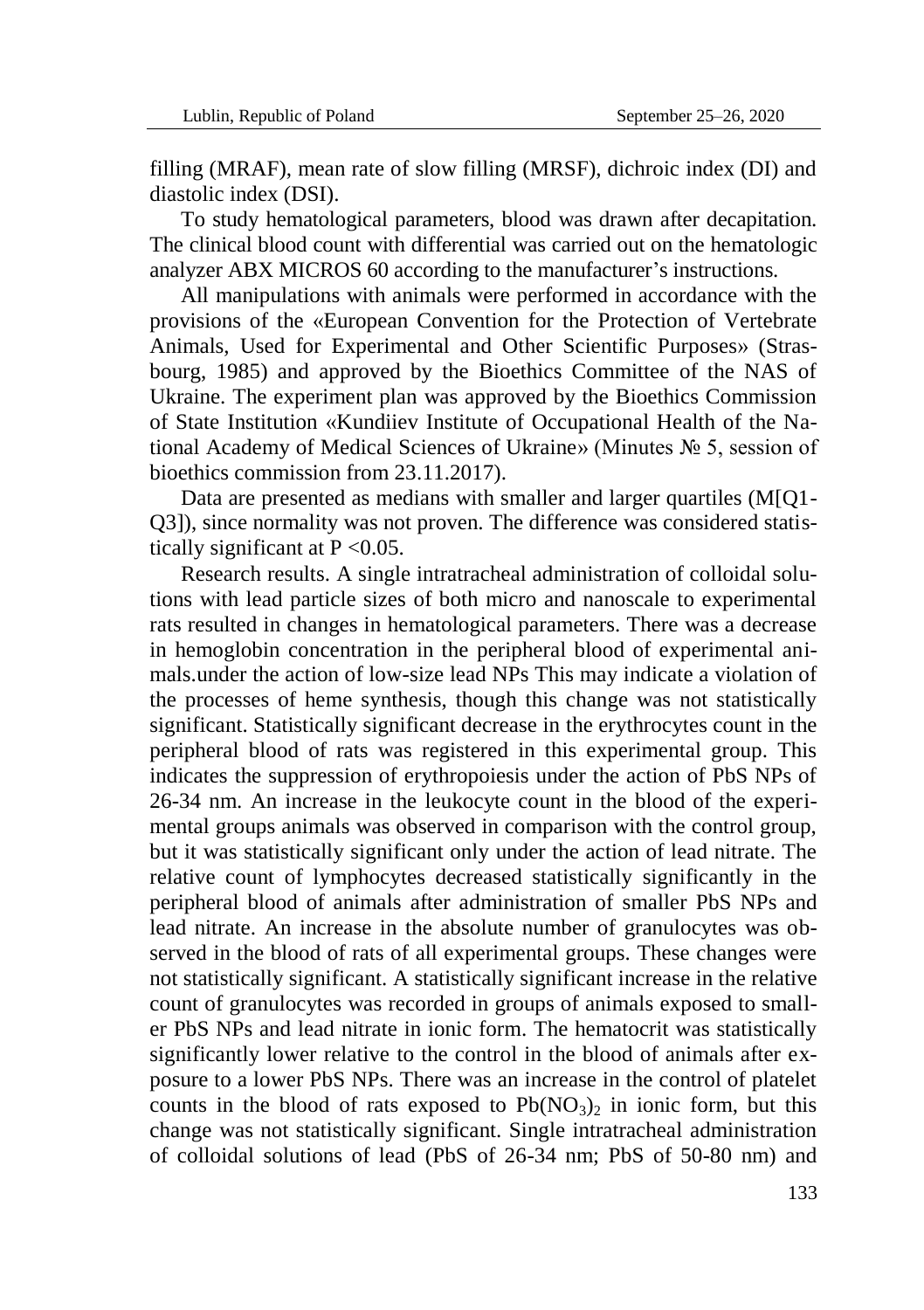$Pb(NO<sub>3</sub>)<sub>2</sub>$  in ionic form caused changes in tonic hemodynamic parameters: a more significant increase in DI (reflects the state of the tone of small caliber vessels of the initial part of the microcirculatory bed: arterioles and precapillaries) and DSI (reflects the state of vascular tone of the final part of the microcirculatory bed: postcapillaries, venules, veins) relative to control values. Wherein changes in DI under  $Pb(NO<sub>3</sub>)<sub>2</sub>$  administration were statistically significant relative to control values.

The increase in hemodynamic velocity parameters: MRAF (reflects the rate of blood supply of large arterial vessels and the state of tone of their walls) and MSSF (reflects the rate of blood supply of arterial vessels of medium and small caliber and the state of tone of their walls) were more significant in experimental animals. This was the case under  $Pb(NO_3)$ administration, although there were no statistically significant differences.

Conclusions

1. It was found that a single intratracheal administration of colloidal solutions of lead sulfide NPs and  $Pb(NO_3)$  in ionic form to experimental rats caused changes in the peripheral blood (decreased hemoglobin, erythrocytes and hematocrit), which may indicate a disruption of the heme synthesis process and suppression of erythropoiesis. Increased leukocyte count, decreased relative lymphocyte count, as well as increased relative granulocyte count may be a sign of the development of an inflammatory process in the organism of experimental rats.

2. Signs of cardiovasotoxic action of lead NPs include changes in the peripheral hemodynamics, which indicate an increase in the tone of small vessels, the tone of the initial part of the microcirculatory bed: arterioles and precapillaries, dystrophic changes in the myocardium. The influence of lead nitrate in ionic form had led to an increase in vascular tone of the terminal part of the microcirculatory bed: postcapillaries, venules, veins, increase in the rate of blood supply of large arterial vessels and the state of tone of their walls and blood flow rate of arterial vessels of medium and small caliber and tone of their walls.

#### **References:**

1. Porcari A., Borsella E., Benighaus C., Grieger Kh., Isigonis P., Chakravarty S., Kines P., Jensen K. A. From risk perception to risk governance in nanotechnology: a multi-stakeholder study. J Nanopart Res 2019; 21: 245.

2. Khan I., Saeed K., Khan I. Nanoparticles: Properties, applications and toxicities. Arabian Journal of Chemistry, 2019; 12(7): 908-931. https://doi.org/10.1016/j.arabjc.2017.05.011